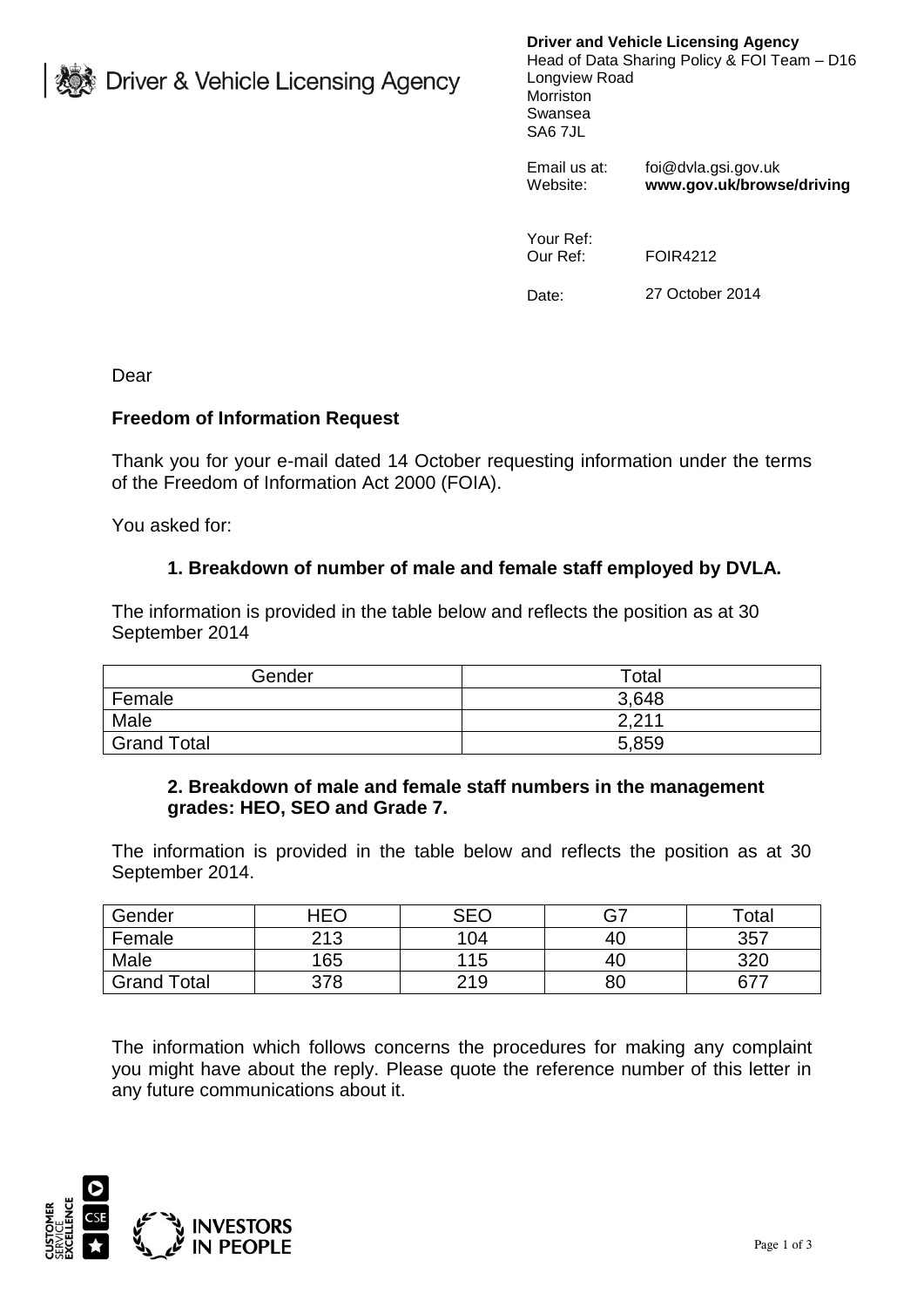ppRobert Toft Head of Data Sharing Policy & Freedom of Information Team